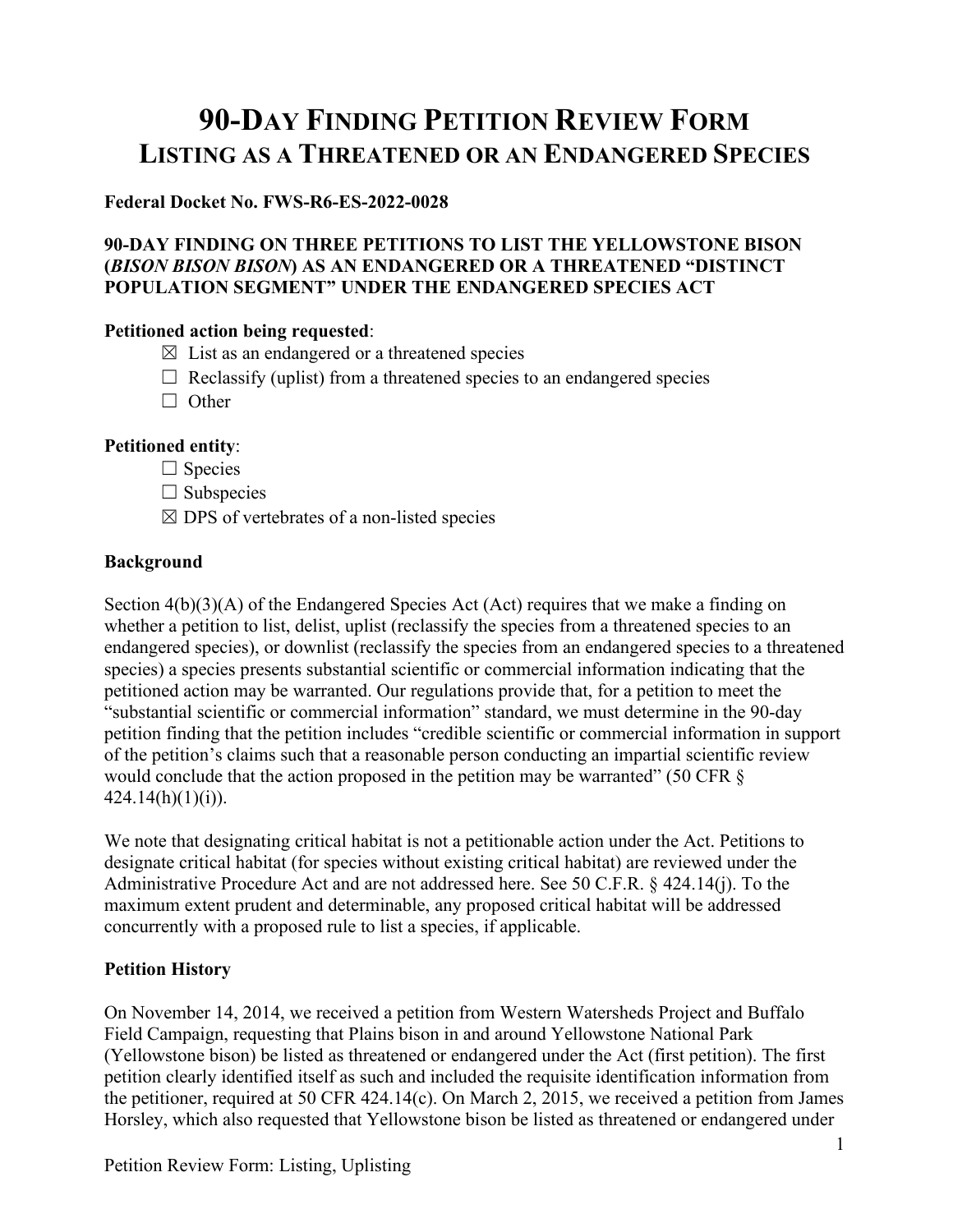the Act (second petition). We published a single finding for both petitions, concluding that the petitions did not provide substantial scientific or commercial information indicating that the petitioned action may be warranted (81 FR 1368, January 12, 2016). On September 26, 2016, petitioners from the first petition as well as a third party (Friends of Animals) brought suit under the Endangered Species Act and the Administrative Procedure Act asserting that our determination was arbitrary and capricious. An additional petition from James Horsley was filed in 2017 but was not accepted by the U.S. Fish and Wildlife Service (Service) because it did not meet requirements to coordinate with the State agencies. On January 31, 2018, the United States District Court for the District of Columbia (Court) remanded the finding on the first two petitions to the Service to conduct a new 90-day finding. The Court found that the Service "simply adopted White and Wallen's conclusion that 'maintenance of subpopulation genetic differentiation and overall genetic diversity may not be crucial for preserving genes' and that the Service therefore need not maintain two subpopulations" (Memorandum Opinion 2018, p. 10). The Court found that the Service did not provide an explanation for why conclusions from Halbert *et al*. (2012), that the two Yellowstone bison herds each need a population large enough to ensure that each herd can survive, were not accepted.

On March 16, 2018, we received a new petition from James Horsley, which requested emergency listing for Yellowstone bison (third petition). This petition clearly identified itself as such and included the requisite identification information from the petitioner, required at 50 CFR 424.14(c). Because the Act does not provide for petitions to emergency list, we considered it as a petition to list Yellowstone bison. Listing a species on an emergency basis is not a petitionable action under the Act, and the question of when to list on an emergency basis is left to the discretion of the Service. If the Service determines that the standard for emergency listing in section 4(b)(7) of the Act is met, the Service may exercise that discretion to take an emergency listing action at any time.

We published a single finding for three petitions (the first and second petitions from the 90-day finding remanded on January 31, 2018 and the third petition received March 16, 2018), concluding that the petitions did not provide substantial scientific or commercial information indicating that the petitioned action may be warranted (84 FR 46927, September 6, 2019). On March 23, 2020, petitioners from the first petition as well as a third party (Friends of Animals) brought suit under the Endangered Species Act and the Administrative Procedure Act asserting that our determination was arbitrary and capricious.

On January 12, 2022, the Court again remanded the finding for the Service to conduct a new 90 day finding. The Court found that the Service "has continued to disregard the Halbert study without explaining why the study does not, at the very least, show that there is substantial disagreement among reasonable scientists regarding genetic differentiation between the herds" (Memorandum Opinion 2022, p. 18).

This finding addresses the three petitions from the 90-day finding remanded on January 12, 2022.

## **Evaluation of Three Petitions to List the Yellowstone Bison as an Endangered or a Threatened Species Under the Act**

*Species and Range*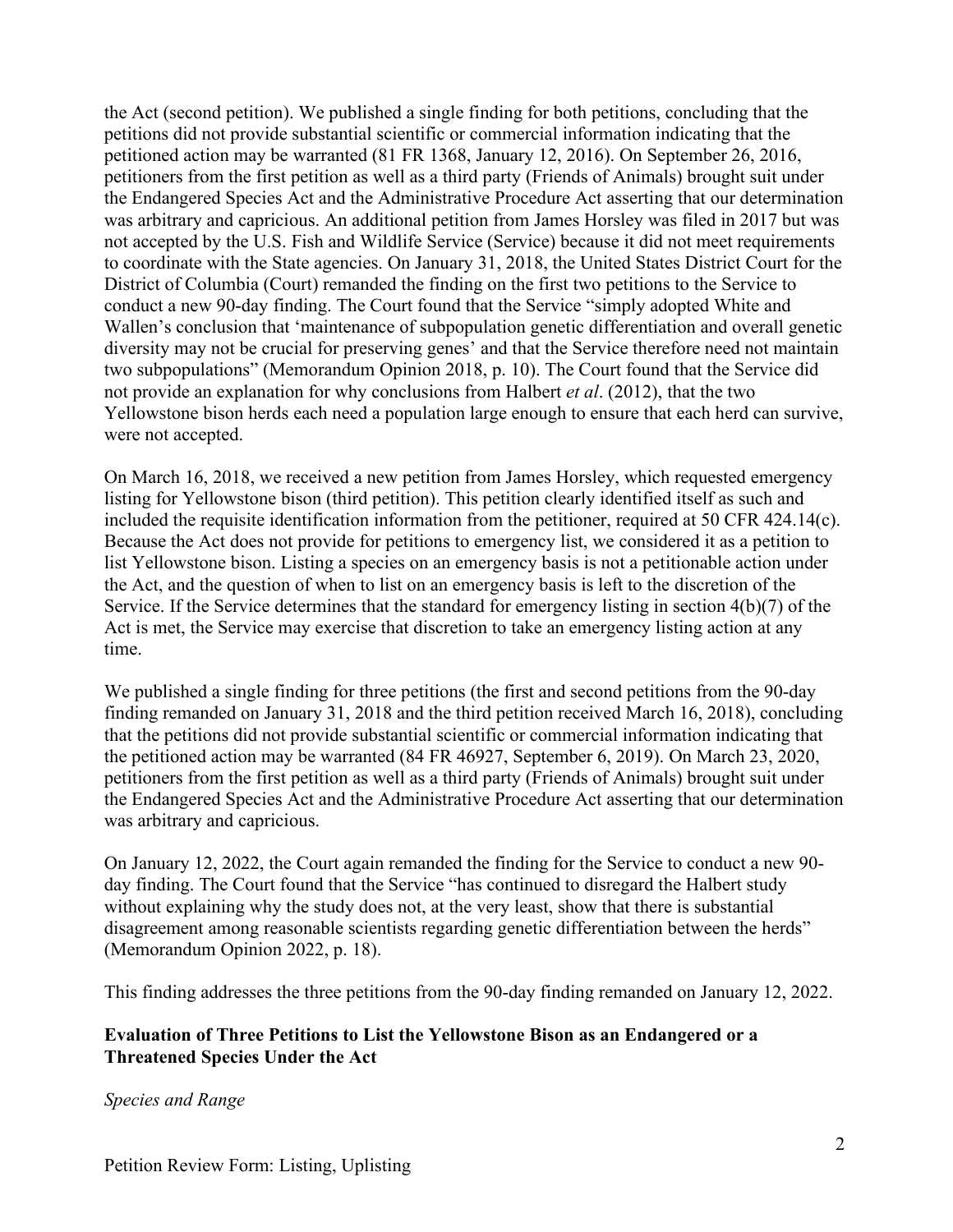Do the petitions identify an entity that may be eligible for listing as a threatened or an endangered species (i.e., is the entity a species, subspecies, or DPS)?

- ☒Yes
- $\Box$  No

All three petitions identify Yellowstone bison as a potential Distinct Population Segment (DPS) of the Plains bison. The second and third petitions identify two breeding herds of Yellowstone bison as separate potential DPSs. Bison is recognized as a valid species by the Integrated Taxonomic Information System. The division of bison into two subspecies (Plains bison [*Bison bison bison*] and wood bison [*Bison bison athabascae*]) has been the subject of debate among experts; however, we recognize Plains bison as a valid subspecies, following the American Society of Mammalogists (Reynolds 2003, p. 1010) and the American Bison Specialist Group of the International Union for Conservation of Nature (IUCN; Gates *et al*. 2010, pp. 15–18).

- Plains bison in and around Yellowstone National Park (YNP; population of [*Bison bison bison*]), referred to as Yellowstone bison
- Historical Range: approximately 7,720 square miles  $(m<sup>2</sup>; 20,000$  square kilometers  $[km<sup>2</sup>]$ ) in and around YNP
- Current Range: approximately 1,226 mi<sup>2</sup> (3,175 km<sup>2</sup>) in and around YNP

## *Listable Entity Evaluation*

When evaluating a petition, we must consider whether the petitioned entity may be a listable entity under the Act, i.e., a species, a subspecies, or a potential DPS of a vertebrate species or subspecies. The evaluation of the taxonomic status of a species, subspecies, or DPS centers on whether the information presented in the petition reaches the substantial information threshold. Substantial information is that amount of information that would lead a reasonable person to believe that the requested action may be warranted. It is not within our purview to determine the taxonomic status in a 90-day petition evaluation, but rather to evaluate information submitted by the petitioners to determine whether the information indicates the petitioned entity *may be* a "listable entity" under the Act. We will not expand the scope of our evaluation beyond the petitioned entity, including various combinations of a distinct population segment (DPS).

## *Evaluation of the Yellowstone Bison Petitioned Entities as Distinct Population Segments*

To interpret and implement the DPS provisions of the Act, the Service and the National Oceanic and Atmospheric Administration published the Policy Regarding the Recognition of Distinct Vertebrate Population Segments Under the Endangered Species Act in the Federal Register on February 7, 1996 (61 FR 4722) (DPS Policy). Under the DPS Policy, three elements are considered in the decision regarding the establishment and classification of a population of a vertebrate species as a possible DPS: (1) The discreteness of a population segment in relation to the remainder of the species to which it belongs; (2) the significance of the population segment to the species to which it belongs; and (3) the population segment's conservation status in relation to the Act's standards for listing, delisting, or reclassification. Both discreteness and significance are used to determine whether the population segment constitutes a valid DPS. If it does, then the population segment's conservation status is used to consider whether that DPS warrants listing.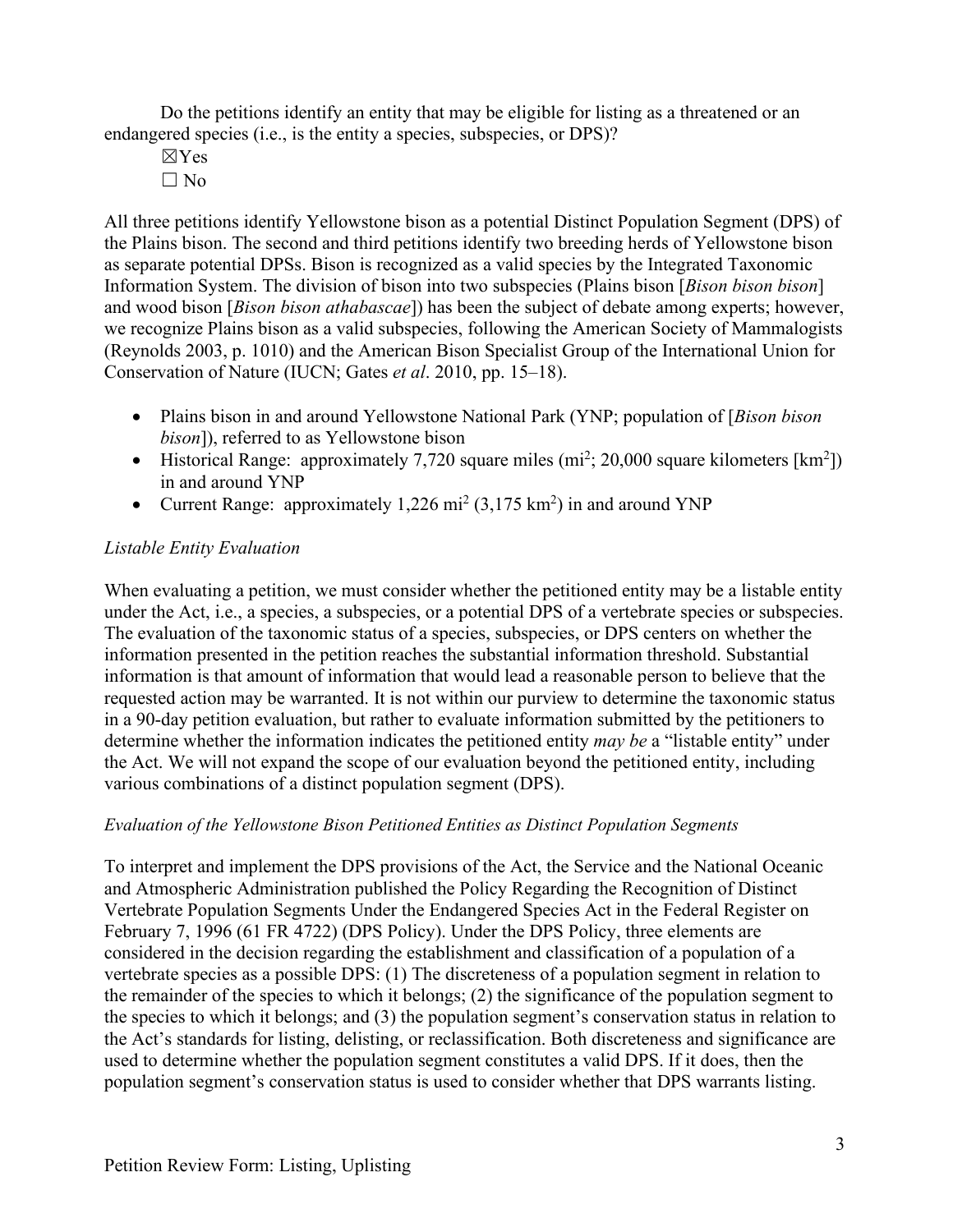## *Discreteness and Significance*

Under the DPS policy, a population segment of a vertebrate species may be considered discrete if it satisfies either one of the following conditions: (1) It is markedly separated from other populations of the same taxon as a consequence of physical, physiological, ecological, or behavioral factors (quantitative measures of genetic or morphological discontinuity may provide evidence of this separation); or (2) it is delimited by international governmental boundaries within which differences in control of exploitation, management of habitat, conservation status, or regulatory mechanisms exist that are significant in light of section  $4(a)(1)(D)$  of the Act.

Under the DPS policy, a discrete population segment of a vertebrate species may be considered significant if there is: (1) Persistence of the discrete population segment in an ecological setting unusual or unique for the taxon; (2) evidence that loss of the discrete population segment would result in a significant gap in the range of the taxon; (3) evidence that the discrete population segment represents the only surviving natural occurrence of a taxon that may be more abundant elsewhere as an introduced population outside its historical range; or (4) evidence that the discrete population segment differs markedly from other populations of the species in its genetic characteristics.

Petitions 1, 2, and 3: All three petitions include information regarding consideration of the Yellowstone bison as a DPS.

Discreteness:

• All three petitions claim that the Yellowstone bison exist in a single population with two breeding herds (Plumb *et al*. 2009, p. 2385; Geremia *et al*. 2014, p. 348). Additional sources cited by the petitioners and present in our files note that Yellowstone bison may be discrete from other populations of Plains bison due to physical and geographical isolation (USDOI and USDA 2000, p. 3; Halbert 2003, p. 130; Fuller *et al*. 2007, p. 1930; Halbert *et al*. 2012, p. 360; Pérez-Figueroa *et al*. 2012, p. 160; White *et al.* 2015, p. 120).

Significance:

• All three petitions claim the Yellowstone bison DPS is significant because it exhibits a high level of genetic diversity relative to other bison populations with no evidence of hybridization with cattle (Halbert 2003, p. 94, Halbert and Derr 2007, p. 5)

Petitions 2 and 3: The second and third petitions recommend that the two breeding herds of Yellowstone bison be considered as two DPSs.

Discreteness:

• Petitions 2 and 3 claim that the two breeding herds of Yellowstone bison should be considered as discrete based on the assertion that the two herds are isolated from each other during the breeding season (Olexa and Gogan 2007, p. 1536; Gardipee 2007, p. 9; Halbert *et al*. 2012, p. 367).

Significance:

• Petitions 2 and 3 claim the two breeding herds of Yellowstone bison are significant due to the contention that the central herd descends from wood bison (Skinner and Kaisen 1947, p.158) and the northern herd is non-migratory. We note that information in our files indicates that bison indigenous to central Yellowstone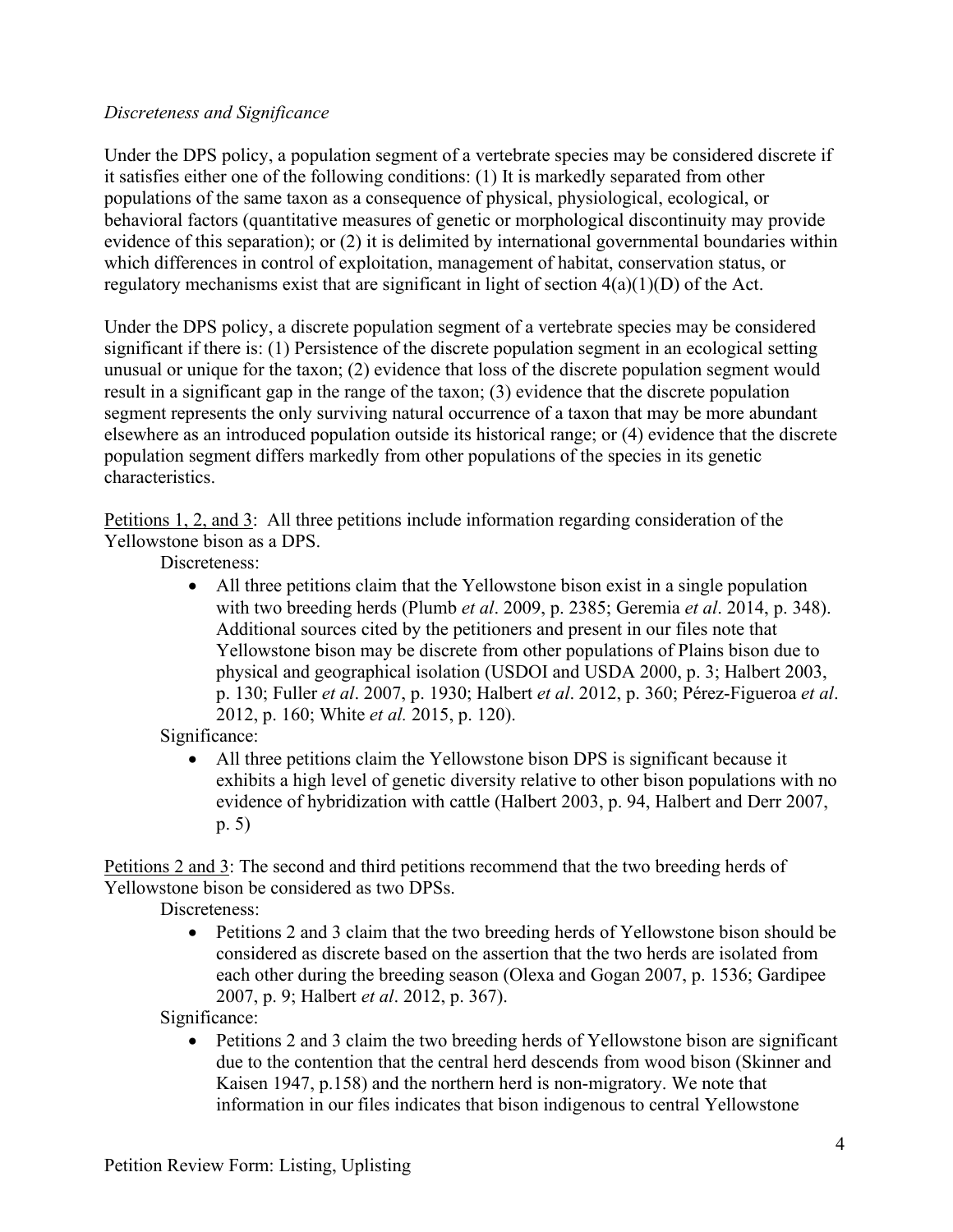descended from Plains bison based on genetic evidence (Wilson and Strobeck 1999, p. 493) and delineations in the ranges of wood bison and Plains bison (Hedrick 2009, p. 411; Gates *et al.* 2010, p. 2/7). Additional information in our files indicates that both the northern and central herds make seasonal migrations (White *et al*. 2015, p. 68), although migratory patterns between the two herds differ (Plumb *et al*. 2009, pp. 2382–2383; Geremia *et al*. 2011, p. 6; Halbert *et al.* 2012, p. 368). We will fully evaluate the information regarding the significance of these herds during our 12-month status assessment.

Based on the information above, one or both of these entities of Yellowstone bison may qualify as a DPS; however, we will further evaluate the validity of these DPS options during our 12-month status assessment.

## *Statutory and Regulatory Standards for Evaluation of the Petition*

Section 4 of the Act (16 U.S.C. 1533) and its implementing regulations (50 CFR part 424) set forth the procedures for determining whether a species is an "endangered species" or a "threatened species." The Act defines an endangered species as a species that is "in danger of extinction throughout all or a significant portion of its range," and a "threatened species" as a species that is "likely to become an endangered species within the foreseeable future throughout all or a significant portion of its range." The Act requires that we determine whether any species is an "endangered species" or a "threatened species" because of any of the following factors:

(A) The present or threatened destruction, modification, or curtailment of its habitat or range;

- (B) Overutilization for commercial, recreational, scientific, or educational purposes;
- (C) Disease or predation;
- (D) The inadequacy of existing regulatory mechanisms; or
- (E) Other natural or manmade factors affecting its continued existence.

These factors represent broad categories of natural or human-caused actions or conditions that could have an effect on a species' continued existence. In evaluating these actions and conditions, we look for those that may have a negative effect on individuals of the species, as well as other actions or conditions that may ameliorate any negative effects or may have positive effects.

In accordance with 50 CFR 424.14(d), the Service's determination as to whether the petition provides substantial scientific or commercial information indicating that the petitioned action may be warranted will depend in part on the degree to which the petition includes the following types of information: (1) Information on current population status and trends and estimates of current population sizes and distributions, both in captivity and the wild, if available; (2) Identification of the factors under section  $4(a)(1)$  of the Act that may affect the species and where these factors are acting upon the species; (3) Whether and to what extent any or all of the factors alone or in combination identified in section  $4(a)(1)$  of the Act may cause the species to be an endangered species or threatened species (i.e., the species is currently in danger of extinction or is likely to become so within the foreseeable future), and, if so, how high in magnitude and how imminent the threats to the species and its habitat are; (4) Information on adequacy of regulatory protections and effectiveness of conservation activities by States as well as other parties, that have been initiated or that are ongoing, that may protect the species or its habitat;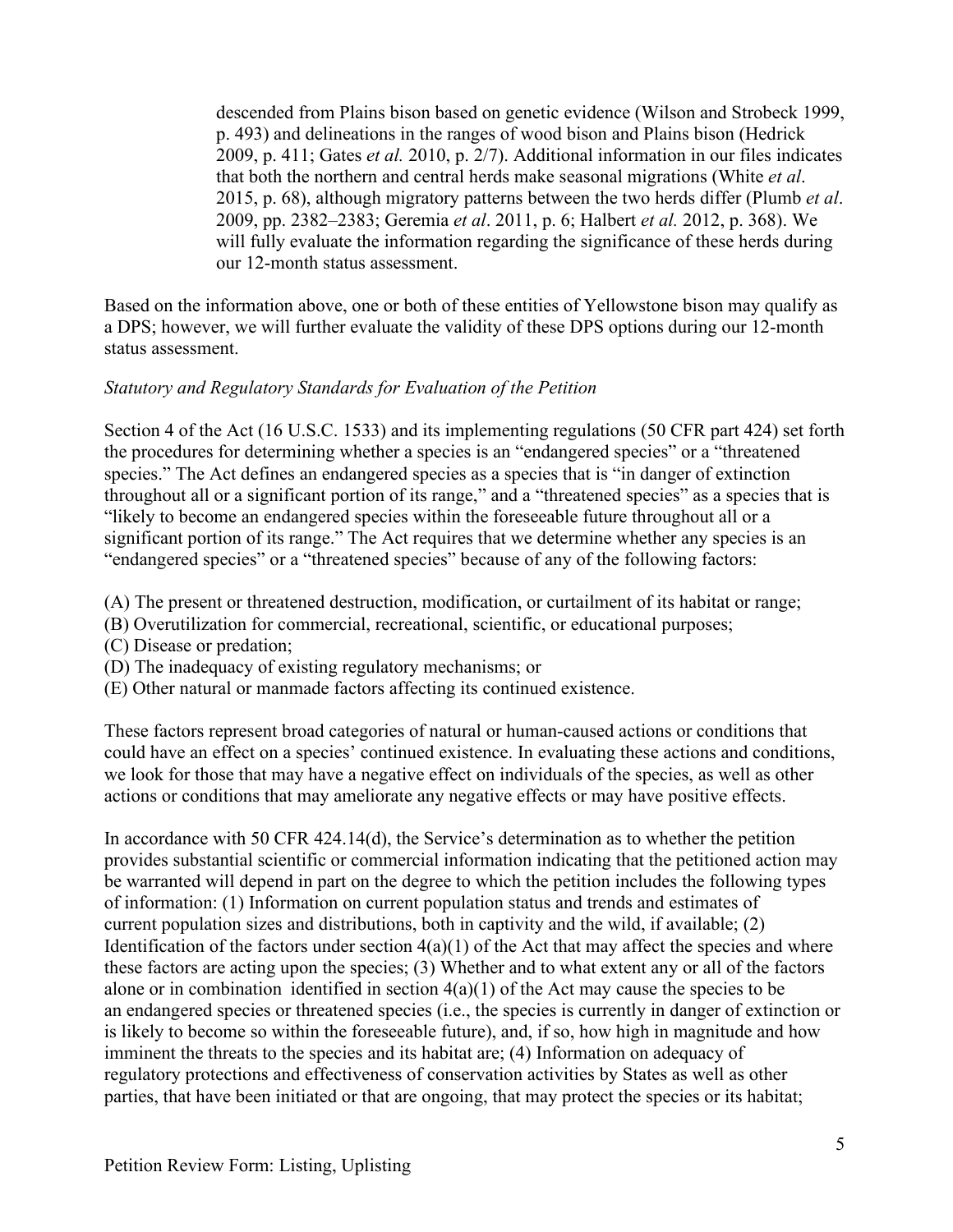and (5) A complete, balanced representation of the relevant facts, including information that may contradict claims in the petition.

## **Evaluation of Information in the Petitions**

When evaluating a petition, we assess the information in the petition and may use any readily available information (e.g., in our files or published literature that we are aware of) to determine the credibility of the information presented in the petition. Our implementing regulations at 50 CFR 424.14(h)(1)(i) state conclusions drawn in the petition without the support of credible scientific or commercial information will not be considered "substantial information." "Credible scientific or commercial information" may include all types of data, such as peer-reviewed literature, gray literature, traditional ecological knowledge, etc. Thus, we first must determine whether the information provided in the petition is credible. In other words, the Service must evaluate whether the information in the petition is substantiated and not mere speculation or opinion. Any claims that are not supported by credible scientific or commercial information do not constitute substantial information and will not be further evaluated. Next, we determine whether the conclusions drawn in the petition are reasonable (i.e., actually supported by that credible information).

After identifying the claims in the petition that are supported by credible information, we consider those claims in the context of the factors in section  $4(a)(1)$  of the Act. When evaluating information presented in the petition, we consider factor D in light of the other factors, not independently. In other words, we consider whether the petition presents substantial information indicating that existing regulatory mechanisms may be inadequate to address the magnitude or imminence of threats identified in the petition related to the other four factors; therefore, we can consider factor D only after we have determined that the petition has presented substantial information that the species may warrant listing due to those other factors.

To complete our analysis for a 90-day petition finding to list or uplist, we first identify the claims in the petition that are supported by credible information indicating that a potential threat is occurring or is likely to occur within the species' range. After identifying the claims that are supported by credible information, we next determine if the petition has presented credible information that any one of those threats affects the species at a population or species level, after taking into account any mitigating actions or conditions that may ameliorate those threats. If we find that the petition does not present substantial information that the petitioned action may be warranted based the information provided regarding the status and trends of the species or on one or more factors, we consider the cumulative impact of all of the threats that are supported by credible information. Based on these steps, we draw our conclusion and petition finding based on the standard for 90-day findings, which is whether the petition presents "credible scientific or commercial information in support of the petition's claims such that a reasonable person conducting an impartial scientific review would conclude that the action proposed in the petition may be warranted."

# Claims Addressing Threats

We first assess whether the claims in the petition are supported by credible information (i.e., whether the petition has presented credible information that the threat is occurring or is likely to occur and that the species may be exposed to the threat) (Table 1). If the supporting information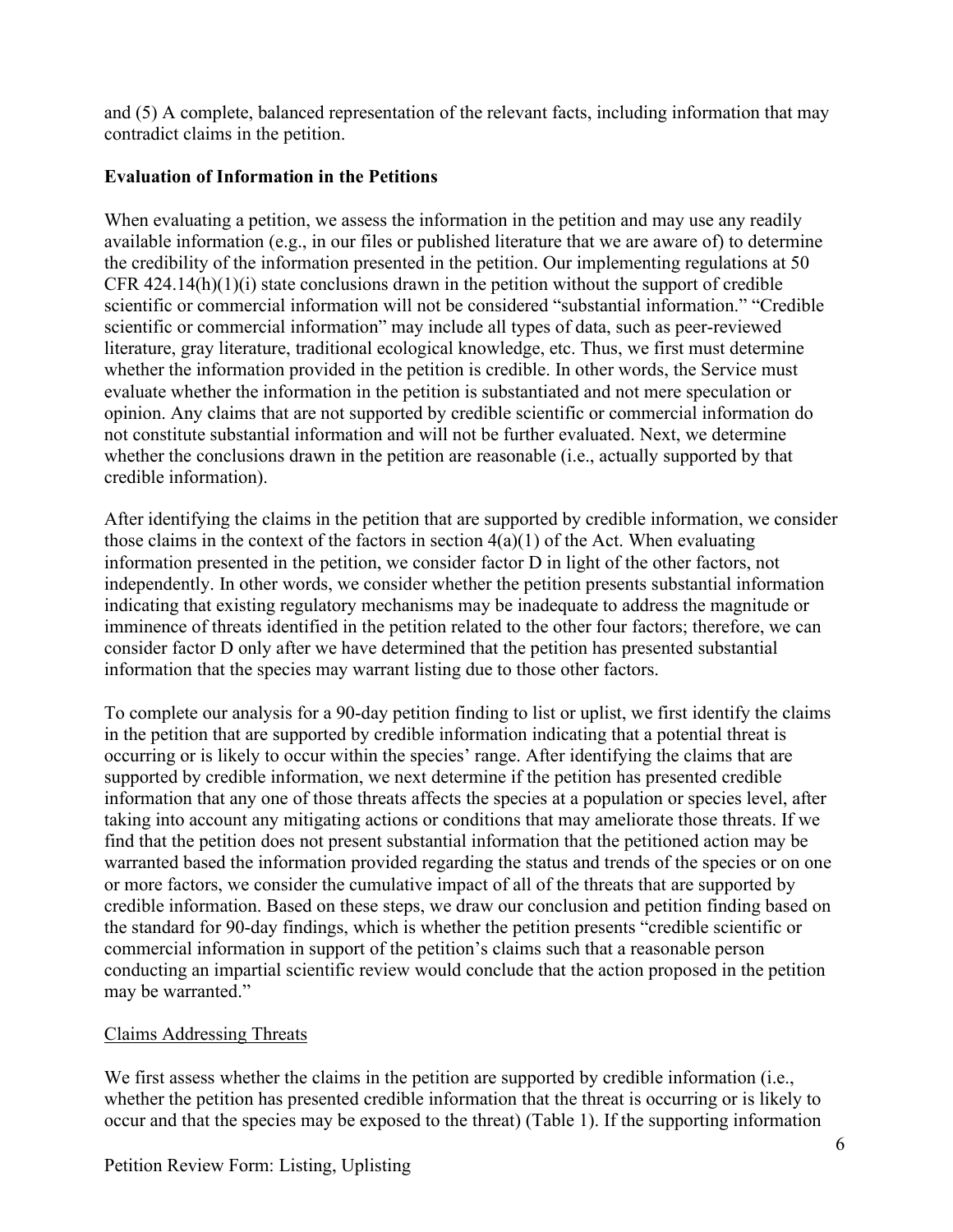indicates that the threat is occurring or is likely to occur in the future and that the species may be exposed to it, we then assess whether the petition presented credible information that reasonably indicates the presence of negative effects on the species as a whole).

If there are no population-level effects, our analysis of that individual threat presented in the petition is complete, as there would be no species-level effects; we may then analyze that threat later if we need to evaluate cumulative effects. If the credible information about the particular threat indicates species level effects, our analysis of that individual threat presented in the petition is complete. If the credible information about the particular threat does not indicate species-level effects but does indicate population-level effects, we assess the extent to which the credible information in the petition indicates that the scale of the effects of that threat are such that a reasonable person would conclude that listing or uplisting may be warranted.

If, for any one threat, we find that there is credible information indicating that the threat is having or is likely to have a negative effect on the species as a whole, we can stop and make a positive "substantial information" finding. We would then evaluate all of the threats in detail based on the best scientific and commercial data available when we conduct the status assessment and make the 12-month finding. If we do not find substantial information indicating that any one threat is having an impact at a species-level, we conduct a cumulative analysis of the effects of all of the threats.

In accordance with 50 CFR 424.14 (h)(1)(iii), the "substantial scientific or commercial information" standard must be applied in light of any prior reviews or findings the Services have made on the listing status of the species that is the subject of the petition. In our previous 90-day finding, we concluded that the petitions did not provide substantial scientific or commercial information indicating that the petitioned action may be warranted. However, our previous 90-day finding was remanded on January 12, 2022. Therefore, we are now reevaluating the petitions in light of the issues raised by the Court.

| petition corrodorates the presence of negative impacts to populations of the species. |                                            |                                                    |
|---------------------------------------------------------------------------------------|--------------------------------------------|----------------------------------------------------|
| Threat or                                                                             | Exposure. Is the claim of the threat in    | <b>Response (Populations/Species). Do the</b>      |
| <b>Activity</b>                                                                       | the petition supported by credible         | claims and the supporting information              |
|                                                                                       | scientific and commercial information?     | indicate negative effects to one or more           |
|                                                                                       | Does the petition support the claim that   | populations and if so, to the species as a         |
|                                                                                       | there is a potential threat and it is      | whole? Yes or no. Explain and describe             |
|                                                                                       | occurring or is likely to occur within the | below?                                             |
|                                                                                       | range of the species? If no, explain. If   |                                                    |
|                                                                                       | yes, include brief summary statement       |                                                    |
|                                                                                       | and citations to the credible              |                                                    |
|                                                                                       | information.                               |                                                    |
| Curtailment of the                                                                    | Yes. All three petitions assert that the   | Yes. All three petitions present substantial       |
| range of                                                                              | range of Yellowstone bison is curtailed by | information that range curtailment may             |
| Yellowstone bison                                                                     | disease risk-management operations         | impact Yellowstone bison such that listing         |
| (Factor A)                                                                            | conducted through the Interagency Bison    | may be warranted due to the loss of                |
|                                                                                       | Management Plan (IBMP). The petitions      | migration routes, the lack of tolerance for        |
|                                                                                       | claim that these operations limit winter   | bison beyond YNP boundaries, and habitat           |
|                                                                                       | movement of Yellowstone bison beyond       | loss (Meagher 1973, pp. 13–14; Gates <i>et al.</i> |
|                                                                                       | the northern and western boundaries of     | 2005 p. 28; Plumb et al. 2009, pp. 2377-           |

TABLE 1: Assessment of the credibility of scientific and commercial information in the petition and the extent to which claims supported by credible scientific or commercial information in the petition corroborates the presence of negative impacts to populations or the species.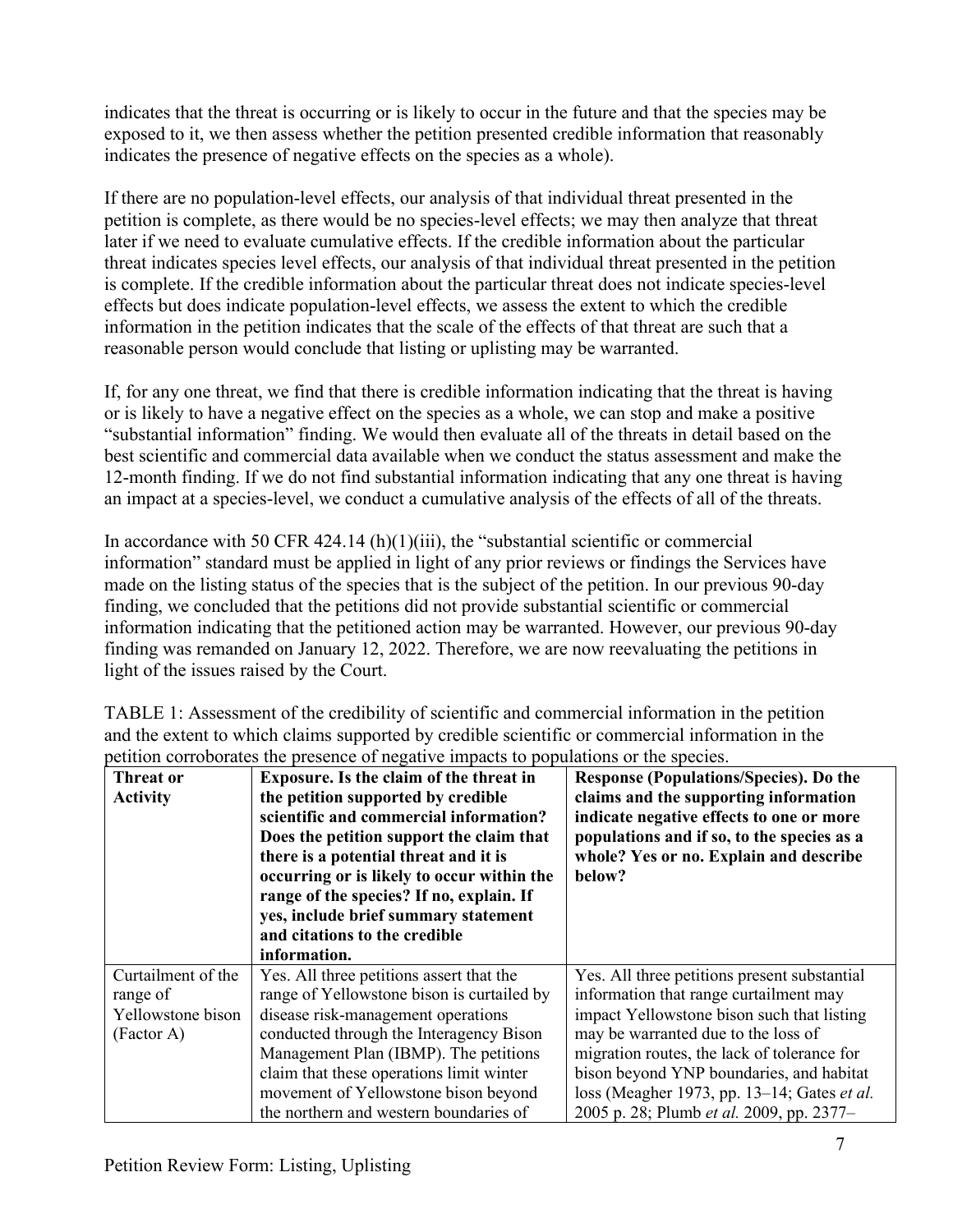| YNP through both lethal (culling and         | 2378). Existing bison management through      |
|----------------------------------------------|-----------------------------------------------|
| hunting) and non-lethal (hazing and          | the IBMP may exacerbate the potential threat  |
| quarantine) measures (Plumb et al. 2009,     | from range curtailment because of             |
| p. 2383). These actions are taken to control | management actions (culling, hunting,         |
| the potential spread of brucellosis, an      | hazing) taken to control the potential spread |
| infectious bacterial disease that can induce | of brucellosis from Yellowstone bison to      |
| pregnant cattle, elk, and bison to abort     | cattle grazing on adjacent lands. The         |
| their calves, from Yellowstone bison to      | petitions claim that large-scale culling has  |
| cattle grazing on public and private lands   | differentially affected the size and          |
| adjacent to YNP. The second and third        | productivity of the two breeding herds of the |
| petitions acknowledge that there is some     | Yellowstone bison (White et al. 2011, p.      |
| tolerance of Yellowstone bison that          | $1331$ ).                                     |
| migrate across the western boundary to       |                                               |
| calve in Hebgen Basin.                       |                                               |

## *Cumulative Effects of Claims Supported by Credible Information*

Because we have found that the petitions presented substantial information that one or more threats are having an impact on the species to the point that there may be population or specieslevel effects, the petition presents substantial information indicating that the species may warrant listing. We do not need to assess cumulative effects at the 90-day finding stage because we will address cumulative effects of all threats in the 12-month finding.

*Evaluation of Information Summary* **–** The petitioners provided credible information indicating that range curtailment (Factor A) may be a potential threat to the Yellowstone bison. The petitioners also provide credible information that management actions taken under the IBMP may curtail the species' available winter habitat through culling, hunting, hazing, and quarantine (Factor D). Therefore, the petitions present substantial information indicating that one or more of the petitioned entities may warrant listing. We will evaluate these and all other potential threats in detail based on the best scientific and commercial data available when we conduct the status assessment and make the 12-month finding.

## **Petition Finding**

## *Substantial Finding:*

We reviewed the petitions, sources cited in the petitions, and other readily available information. We considered the factors under section  $4(a)(1)$  and assessed the effect that the threats identified within the factors—as potentially ameliorated or exacerbated by any existing regulatory mechanisms or conservation efforts—may have on the species now and in the foreseeable future. Based on our review of the petitions and readily available information regarding range curtailment (Factor A) and associated regulatory mechanisms (Factor D), we find that the petitions present substantial scientific or commercial information indicating that listing the Yellowstone bison as a threatened or endangered DPS of Plains bison (*Bison bison bison*) may be warranted. The petitioners also presented information suggesting that overutilization (Factor B), disease (Factor C), and loss of genetic diversity due to culling (Factor E) may be threats to the Yellowstone bison. We will fully evaluate all of these potential threats during our 12-month status review, pursuant to the Act's requirement to review the best scientific and commercial information available when making that finding.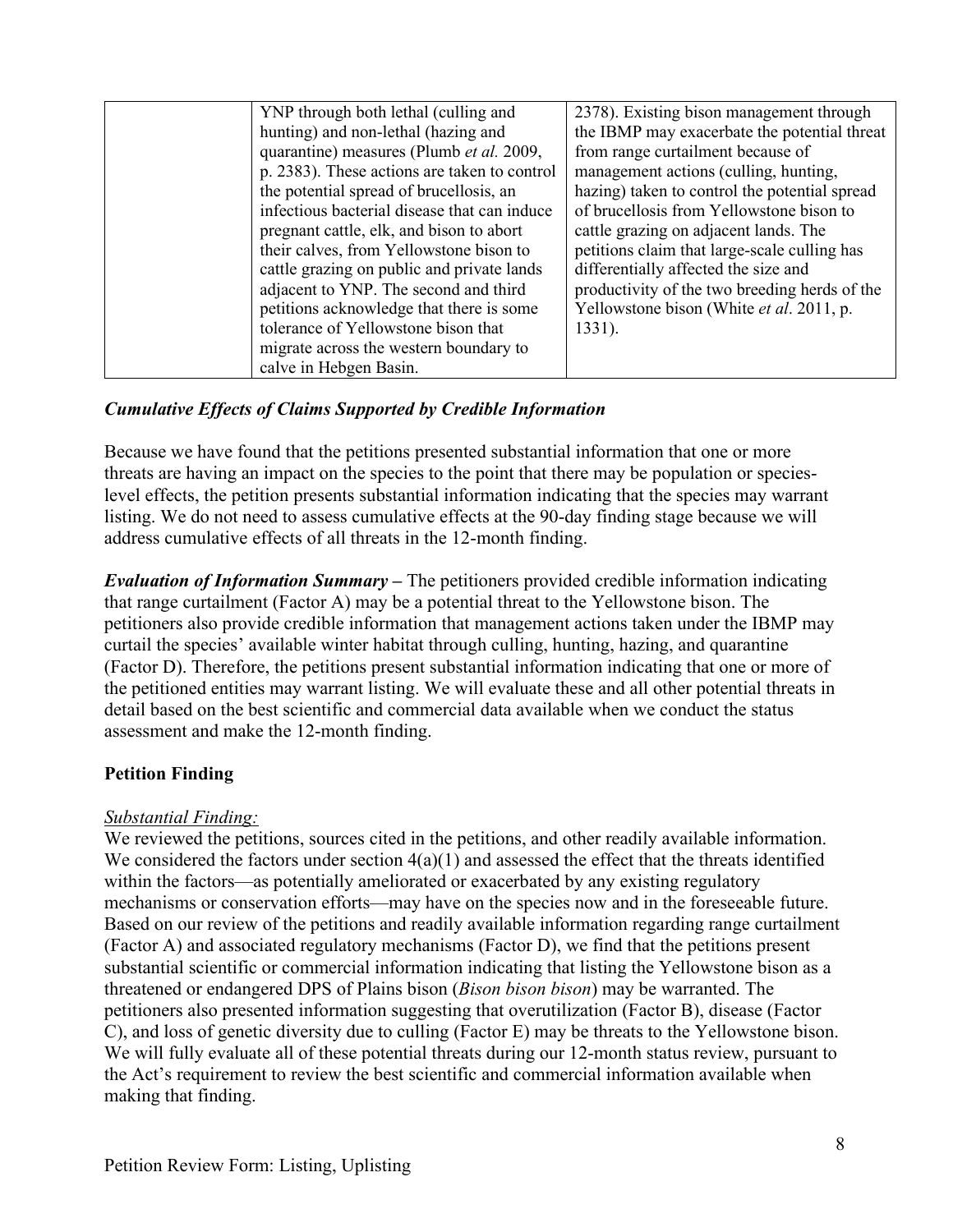#### **Author**

Date:

The primary authors of this notice are the staff members of the Montana Field Office and Interior Regions 5/7 Regional Office, U.S. Fish and Wildlife Service.

**FOR FURTHER INFORMATION CONTACT:** Tyler Abbott, Wyoming Ecological Services Field Office, telephone 307-757-3707

**Regional Outreach Contact:** Joe Szuszwalak, telephone 303-236-4336

ANNA MUNOZ Digitally signed by ANNA MUNOZ Date: 2022.03.17 14:08:23 -06'00'

 $\frac{1}{2}$  ,  $\frac{1}{2}$  ,  $\frac{1}{2}$  ,  $\frac{1}{2}$  ,  $\frac{1}{2}$  ,  $\frac{1}{2}$  ,  $\frac{1}{2}$  ,  $\frac{1}{2}$  ,  $\frac{1}{2}$  ,  $\frac{1}{2}$  ,  $\frac{1}{2}$  ,  $\frac{1}{2}$  ,  $\frac{1}{2}$  ,  $\frac{1}{2}$  ,  $\frac{1}{2}$  ,  $\frac{1}{2}$  ,  $\frac{1}{2}$  ,  $\frac{1}{2}$  ,  $\frac{1$ Matt Hogan Regional Director, Interior Regions 5 and 7, U.S. Fish and Wildlife Service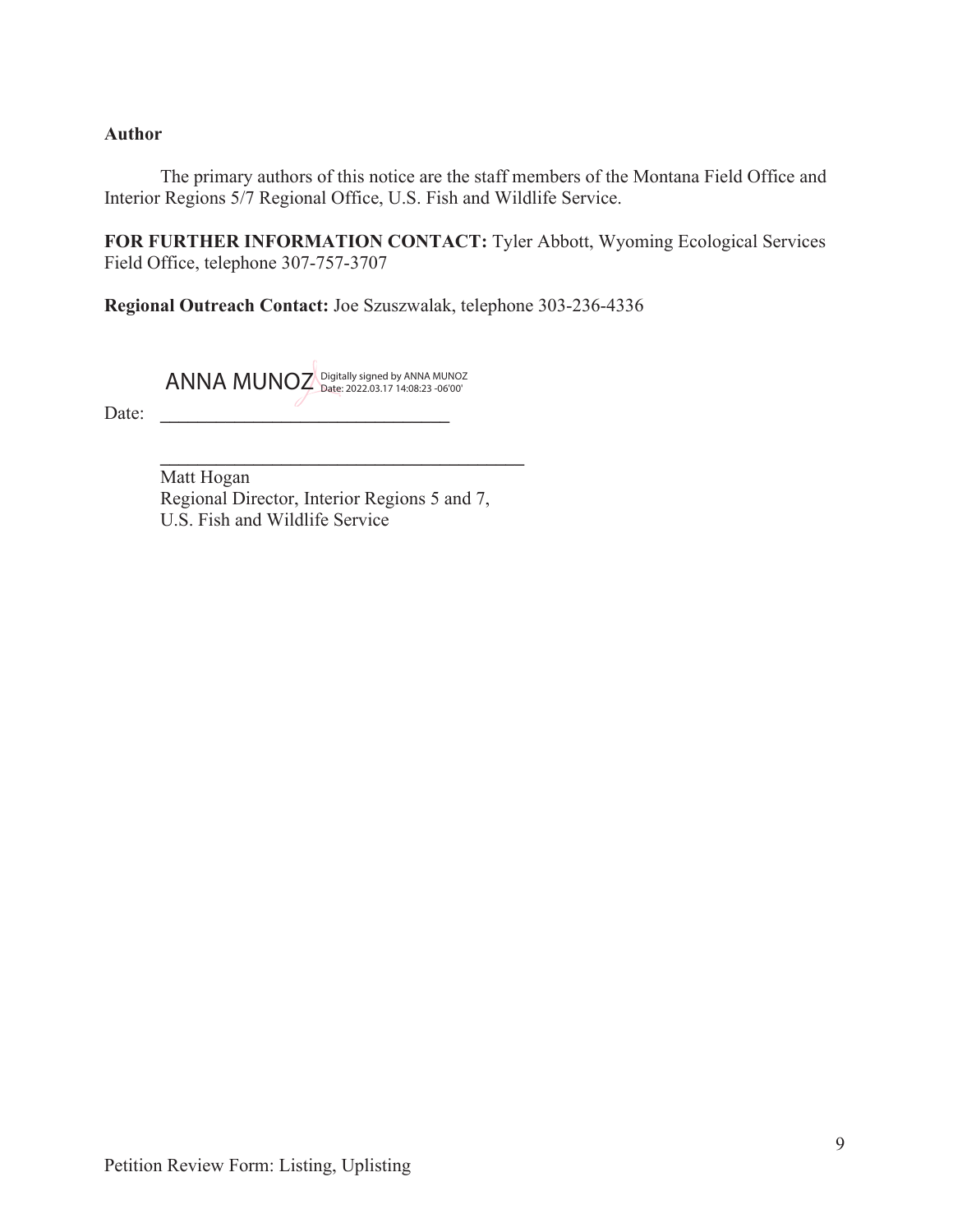#### **References**

- Fuller, J., R. Garrott, and P. White. 2007. Emigration and density dependence in Yellowstone bison. Journal of Wildlife Management 71(6):1924–1933.
- Gardipee, F.M. 2007. Development of fecal DNA sampling methods to assess genetic population structure of Greater Yellowstone bison. Masters Thesis. The University of Montana, Missoula, MT. 54 pp.
- Gates, C., C. Freese, P. Gogan, and M. Kotzman (eds). 2010. American bison: status survey and conservation guidelines 2010. Gland, Switzerland: IUCN. 154 pp.
- Gates, C., B. Stelfox, T. Muhly, T. Chowns, and R. Hudson. 2005. The ecology of bison movements and distribution in and beyond Yellowstone National Park, a critical review with implications for winter use and transboundary population management. University of Calgary. 39 pp.
- Geremia, C., P. White, R. Wallen, F. Watson, J. Treanor, J. Borkowski, C. Potter, and R. Crabtree. 2011. Predicting bison migration out of Yellowstone National Park using Bayesian models. PLoS ONE 6(2): e16848. doi:10.1371/journal.pone.0016848.
- Geremia, C., P. White, J. Hoeting, R. Wallen, F. Watson, D. Blanton, and N. Hobbs. 2014. Integrating population- and individual-level information in a movement model of Yellowstone bison. Ecological Applications 24(2):346–362.
- Halbert, N. 2003. The utilization of genetic markers to resolve modern management issues in historic bison populations: implications for species conservation. PhD Dissertation Texas A&M University. 199 pp.
- Halbert, N. and J. Derr. 2007. A comprehensive evaluation of cattle introgression into US federal bison herds. Journal of Heredity 98(1):1-12.
- Halbert, N., P. Gogan, P. Hedrick, J. Wahl, and J. Derr. 2012. Genetic population substructure in bison at Yellowstone National Park. Journal of Heredity 103(3):360-370.
- Hedrick, P. 2009. Conservation genetics and North American bison (*Bison bison*). Journal of Heredity 100(4):411-420.
- Meagher, M. 1973. The bison of Yellowstone National Park. National Park Service Scientific Monograph Series, Number One. 178 pp.
- Olexa, E. and P. Gogan. 2007. Spatial population structure of Yellowstone bison. Journal of Wildlife Management 71(5):1531–1538.
- Pérez-Figueroa, A., R. Wallen, T. Antao, J. Coombs, M. Schwartz, P. White, and G. Luikart. 2012. Conserving genomic variability in large mammals: effect of population fluctuations and variance in male reproductive success on variability in Yellowstone bison. Biological Conservation 150:159–166.
- Plumb, G., P. White, M. Coughenour, and R. Wallen. 2009. Carrying capacity, migration, and dispersal in Yellowstone bison. Biological Conservation 142:2377–2387.
- Skinner, M. and O. Kaisen. 1947. The fossil *Bison* of Alaska and preliminary revision of the genus. Bulletin of the American Museum of Natural History 89(3). 154 pp.
- U.S. Department of Interior and U.S. Department of Agriculture. 2000. Record of Decision for Final Environmental Impact Statement and Bison Management Plan for the State of Montana and Yellowstone National Park. 75 pp.
- White, P., R. Wallen, C. Geremia, J. Treanor, and D. Blanton. 2011. Management of Yellowstone bison and brucellosis transmission risk – implications for conservation and restoration. Biological Conservation 144:1322–1334.
- White, P., R. Wallen, D. Hallac, and J. Jerrett, editors. 2015. Yellowstone bison––conserving an American icon in modern society. Yellowstone Association, Yellowstone National Park,

Petition Review Form: Listing, Uplisting